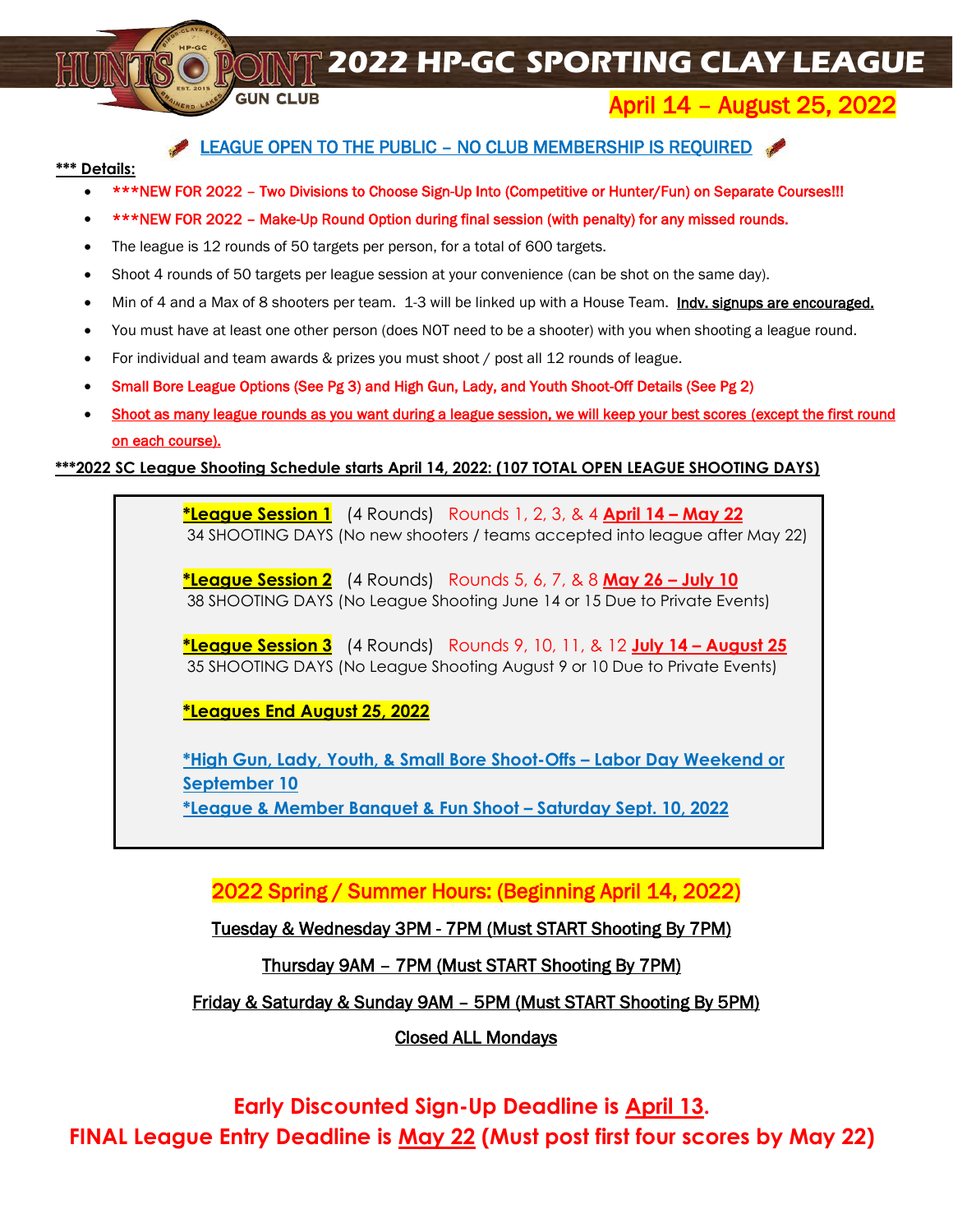#### **\*\*\* Cost:**

- Early Discounted Team Fee is \$300, inclusive for team of 4-8 shooters if received before April 14. (If received between April 14 and May 22 the regular fee applies of \$350)
- Early Discounted Individual Fee is \$75, (you will be linked with a team) if received before April 14. (If received between April 14 and May 22 the regular fee applies of \$87.50)
- League cost per round of 50 targets for all league shooters is our Club Member rate of \$23 (plus tax).
- Shoot, Combo, & Corporate Club Members are encouraged to use / purchase large target discount cards for league use.
- Annual Spring Initial Club Membership Sale: \$50 off of all Initial Club Memberships purchased thru May 22. Ask at Club!!!

### **\*\*\* Scoring:**

Each league round must be identified to staff prior to shooting. Each target must be marked with an X or 0, hit & loss on the scorecard. A hit is a visible chip verified by one other person in your shooting group. Count & record your score, & sign your scorecard (attesting it's true and accurate). Take a picture of your score card for your records!!! Each team must post at least 4 individual scores per round. The 4 highest scores (from 4 separate team members) will count for any given round. The other scores will not be used for that round. If you miss a league round, you will be given a zero. If a team does not post at least 4 scores (from 4 separate team members) for a league round the team will receive a zero. \*\*\*THERE IS NO RE-SHOOTING OF ANY STATIONS FOR BETTER SCORE DURING A LEAGUE ROUND OR PRACTICE SHOOTING A STATION PRIOR TO SCORING IT. Once you have started a league round you must complete and score a station before any practice shooting at that particular station can take place. Anyone found doing this will be considered cheating and be removed from the league. Practice shoot as much as you want AFTER scoring a station, those practice scores CANNOT be turned in for league.<sup>\*\*\*</sup>

#### **\*\*\* Team Competition, Classes, and Team Scoring:**

Team Competition will be based on a sliding team class system. Class breakdowns will be established after the first session is complete. Teams will compete using the best 4 individual scores per league round from each team. Each class winner will be determined by highest total score. If there are any ties a shoot-off will be conducted. All class winners receive trophies & prizes.

### **\*\*\* Individual Competition:**

Each shooter that completes all 12 rounds will compete for the Overall High Gun Award, Overall High Ladies Award, and Overall High Youth Award (age 17 and under). A shoot-off amongst the top shooters in each category will be conducted on Labor Day Weekend or Saturday, Sept. 10, 2022 to determine the High Overall winners. All winners receive trophies & prizes.

#### **\*\*\* Card Readers/Show Birds:**

For league rounds, we will give the individual/group a count-up card. A free show bird for each machine is given on the FIRST round of each session. Shooters who have already shot any given session are expected to be the first shooter / show bird for others in your group. NO ADDITIONAL FREE SHOW BIRDS WILL BE GIVEN. Any additional birds shot over 50 targets per shooter will be charged \$ .46 per target. \*\*Club members are encouraged to use / purchase large target discount target cards (show birds not included in this already great discount).

### **2022 League & Member Banquet & Fun Shoot – Saturday, September 10, 2022**

#### **\*\*\* League Banquet Information:**

Dinner & Shooting Tickets will be available in August for a small fee, for all league members & your guests. Awards ceremony & prize drawings will take place after the dinner. A ton of great prizes will be given away during the banquet.

#### **\*\*\* Awards & Prizes:**

For individual awards & prizes you must shoot / post all 12 rounds of league. For team awards, you must shoot / post at least 4 individual scores per round, for all 12 rounds of league; and have at least one team member present at the banquet to accept awards.

NOTE: THE LEAGUE ROUNDS START AND END AS SCHEDULED TO ALLOW FOR COURSE CHANGES. THE END DATES CANNOT BE CHANGED. YOU ARE RESPONSIBLE TO KNOW THE LEAGUE SHOOT SCHEDULE AND THE DAYS THAT LEAGUE SHOOTING IS UNAVAILABLE DUE TO CLUB BEING CLOSED FOR PRIVATE EVENTS. *\*Club Closure Schedule is updated on website and is available at the clubhouse in addition to being emailed to every league shooter each month. The closure schedule changes so please check often.*

### **Early Discounted Sign-Up Deadline is April 13.**

### **FINAL League Entry Deadline is May 22 (Must post first four scores by May 22)**

Hunts Point Gun Club LLC, 2142 76<sup>th</sup> Street SW, Pequot Lakes, MN, 56472 (218) 232-7062 - [www.huntspointgunclub.com,](http://www.huntspointgunclub.com/) [shoot@huntspointgunclub.com](mailto:shoot@huntspointgunclub.com)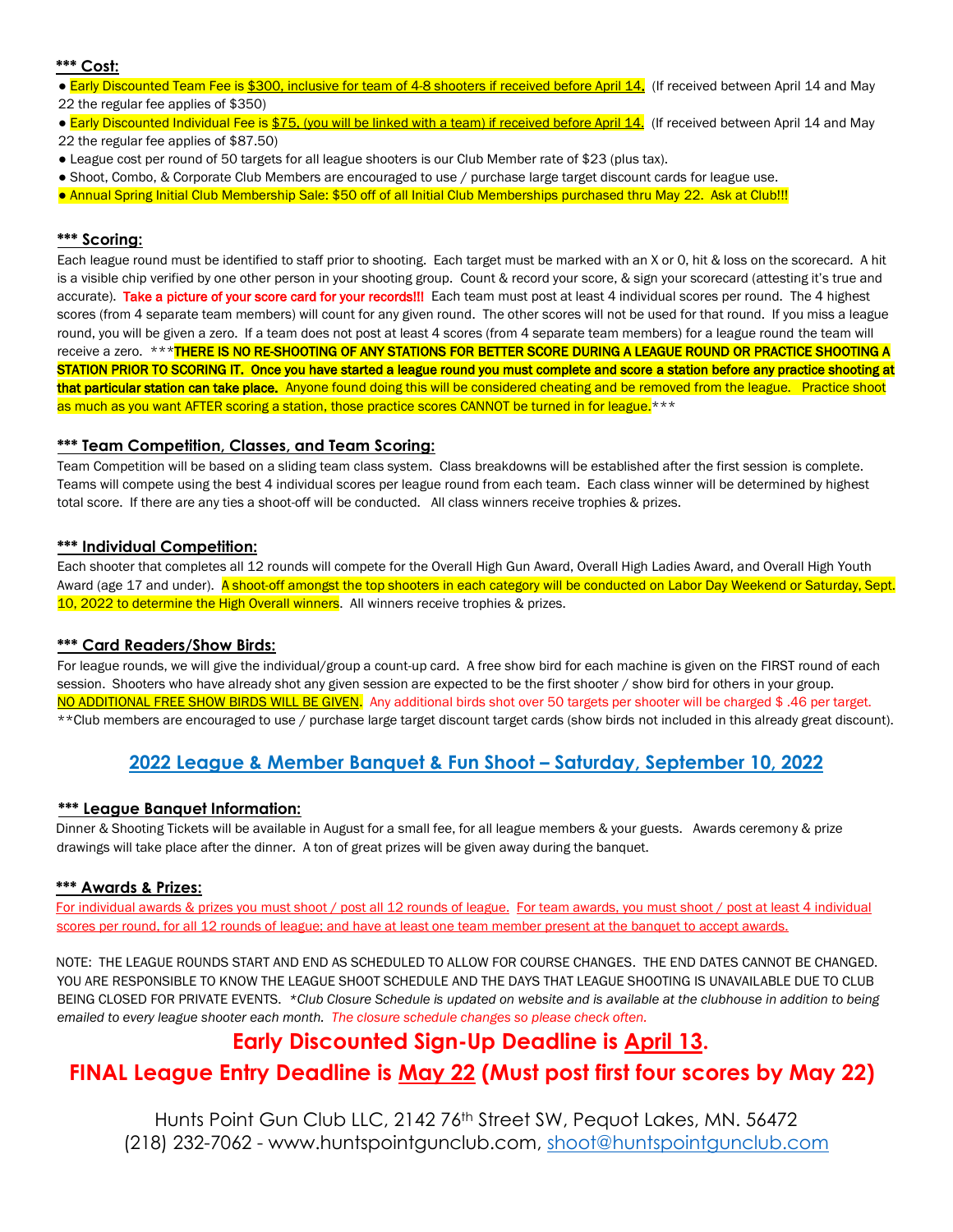# **\*\*\*BACK AGAIN FOR 2022\*\*\***

# **The Morey's Seafood Markets and H & H Masonry Small Bore Leagues 28 Gauge League and .410 Bore League**

### **\*\*\*Format:**

- These two leagues are individual leagues and are sub-components of the main event league. Shooters must be registered in the main event league in order to shoot in either or both of the small bore leagues.
- Shooters may shoot in either or both (28 gauge and / or .410 Bore) of these small bore leagues.

● Each of these leagues will be two rounds minimum per session and will be shot at the same stand location as the main event leagues (once from Competitive Course and once from Hunter/Fun Course). Shoot as many times as you like during a session and we will keep your best score.

### **\*\*\* Cost:**

• Early Discounted Fee is \$30 per league selected if received before April 14. (If received between April 14 and May 22 the regular fee applies of \$40)

- Small Bore League cost per round of 50 targets is our Club Member rate of \$23 (plus tax).
- Shoot, Combo, & Corporate Club Members are encouraged to use / purchase large target discount cards for league use.

### **\*\*\* Individual Competition:**

Each Small Bore League shooter that completes all 6 rounds (per gauge) will compete for the Overall High Gun Small Bore Award (per gauge). A shoot-off amongst the top shooters in each gauge will be conducted on Labor Day Weekend or Saturday, Sept. 10, 2022 to determine the winner. Winners will receive - \$280 cash or gift card prize for the 28 gauge winner and \$410 cash or gift card for the .410 bore winner.

# **Thank You to Morey's Seafood Markets and H & H Masonry for Sponsoring these Small Bore Leagues!!!**

## **2022 Morey's Seafood Markets and H & H Masonry Small Bore Leagues**

Name: \_\_\_\_\_\_\_\_\_\_\_\_\_\_\_\_\_\_\_\_\_\_\_\_\_\_\_\_\_\_ Phone: \_\_\_\_ \_\_\_\_\_\_\_\_\_\_\_\_\_\_\_ \_\_\_\_\_\_\_\_\_\_\_\_\_\_\_\_\_ \_\_\_\_

### Email: \_\_\_\_\_\_\_\_\_\_\_\_\_\_\_\_\_\_\_\_\_\_\_\_\_\_\_\_\_\_\_\_\_\_\_ \_\_\_\_\_\_ \_ \_\_\_\_\_\_ \_\_\_\_\_\_\_\_\_\_\_\_

28 Gauge Small Bore League .410 Bore Small Bore League

\*\*Enclosed \$30 total (before April 14) \*\*Enclosed \$30 total (before April 14)

\$40 (April 14 thru May 22) \$40 (April 14 thru May 22)

### Mail this one page completed form along with the main event league form and fee to:

Hunts Point Gun Club, 2142 76<sup>th</sup> Street SW, Pequot Lakes, MN. 56472. Forms can also be dropped off in person or emailed t[o shoot@huntspointgunclub.com.](mailto:shoot@huntspointgunclub.com) You may also call (218) 232-7062 to sign-up via phone.

# **Early Discounted Sign-Up Deadline is April 13. FINAL League Entry Deadline is May 22 (Must post first four scores by May 22)**

Hunts Point Gun Club LLC, 2142 76<sup>th</sup> Street SW, Pequot Lakes, MN, 56472 (218) 232-7062 - [www.huntspointgunclub.com,](http://www.huntspointgunclub.com/) [shoot@huntspointgunclub.com](mailto:shoot@huntspointgunclub.com)